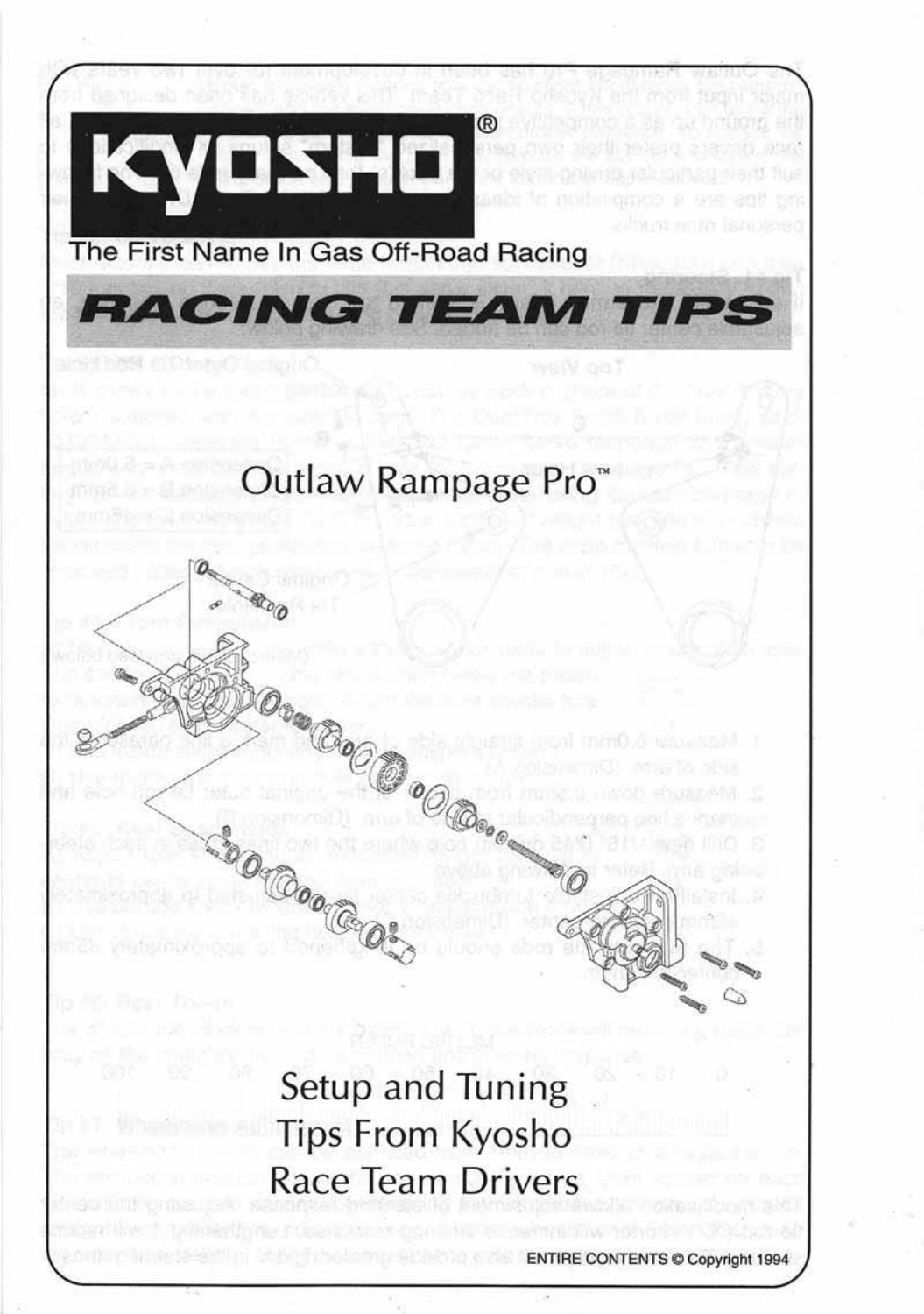

**Note:** Increased steering may cause slight interference between the wheels and the suspension components. If this occurs, trim or file the interfering parts slightly to maintain proper clearance. To prevent the wheel from hitting the pivot ball, remove the M3 nut and thread the pivot ball in until enough clearance for the ball cup is allowed.

sia proibs amient ad the mones

# **Tip #2: Servo Saver**

Most racers prefer to use the large Kimbrough servo saver (KIMC1001) on their 1/10 gas trucks. If you plan to use this servo saver, it may be necessary to trim the hole in the upper deck slightly to provide clearance.

# **Tip #3: RX Battery Pack** individuals will be senith advant and neemped griden

A) Adjust rear shocks to an extended length of 102mm center-to-center using method described above.

Most racers use a rechargeable NiCd battery pack in place of the "AA" battery holder supplied with the radio system. The DuraTrax 5-cell 6-volt hump pack (DTXM2001) provides higher voltage for faster servo response and greater torque and is the recommended choice for the Outlaw Rampage Pro. This battery can be mounted to the rear of the shock tower using double-sided tape or velcro and nylon tie straps. This provides additional weight over the rear wheels for improved traction, particularly on loose tracks. The radio receiver can now be relocated under the radio tray to lower the center of gravity (CG).

The wheelbase length can be adjusted from 1mm to 4mm in either direction. The instruction manual shows the middle setting with a 2mm spacer on each side of the rear hub carrier. Lengthening the wheelbase will provide greater straight-line stability but reduce steering. Shorter wheelbase will increase steering but reduce stability. Adjust the wheelbase to your driving style or track conditions.

#### **Tip #4: Front Suspension**

A) Use plastic spacers provided with the shock parts to adjust length of shocks. The spacer is installed on the shock shaft below the piston

to "shorten" the overall length. Adjust the front shocks to a length of 100.5mm center-to-center.

B) Use inside shock mounting hole on suspension arm.

C) Use middle top mounting hole on front shock tower.

#### **Tip #5: Rear Suspension**

a dari evrilecinos elon rist

meel soart onservilent

B) Use outside shock mounting holes on suspension arm.

C) Use inside top mounting hole on shock tower.

#### **Tip #6: Rear Toe-In**

The  $3^\circ$  rear toe block is recommended. The  $5^\circ$  toe block will provide greater sta-

**BEINAL ACCESSOR** 



Tip #16: Hings PHD CI108

10

KYOSSOWS ... ... 85083012

# bility on the straights, but reduces speed and steering response.

#### **Tip** #7: **Wheelbase Adjustment**

K.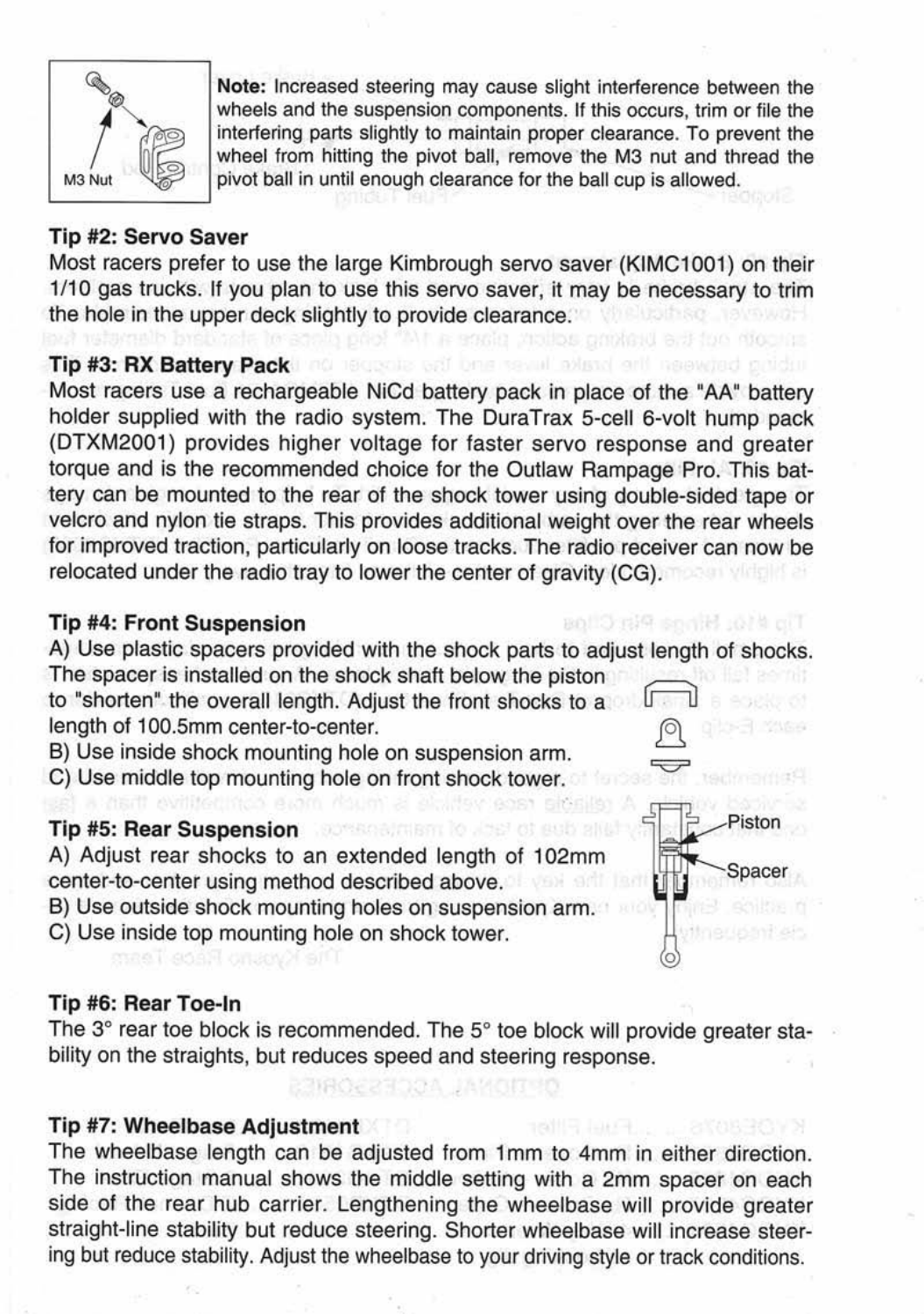The Outlaw Rampage Pro has been in development for over two years with major input from the Kyosho Race Team. This vehicle has been designed from the ground up as a competitive racing machine right out of the box. However, all race drivers prefer their own personalized "custom" setups or modifications to suit their particular driving style or the track(s} they normally race on. The following tips are a compilation of ideas used by the Kyosho Team Drivers on their personal race trucks.

#### **Tip #1 : Steering**

If adjustable "Ackerman effect" is desired to increase steering response, an adjustable center tie rod can be added. See drawing below:

The First Nama In Gas Off-Papel Recinq



- **1.** Measure 6.0mm from straight side of arm and mark a line parallel to the side of arm. (Dimension A)
- 2. Measure down 6.5mm from center of the original outer tie rod hole and mark a line perpendicular to side of arm. (Dimension B)
- 3. Drill new 1/16" (#45 drill bit) hole where the two lines cross in each steering arm. Refer to drawing above.
- 4. Install an adjustable turnbuckle center tie rod adjusted to approximately 46mm center-to-center. (Dimension C)
- 5. The two outer tie rods should be lengthened to approximately 85mm center-to-center.

#### METRIC RULER



This modification allows adjustment of steering response. Adjusting the center tie rod ("C") shorter will increase steering response. Lengthening it will reduce steering. This modification will also provide greater rigidity in the steering arms.